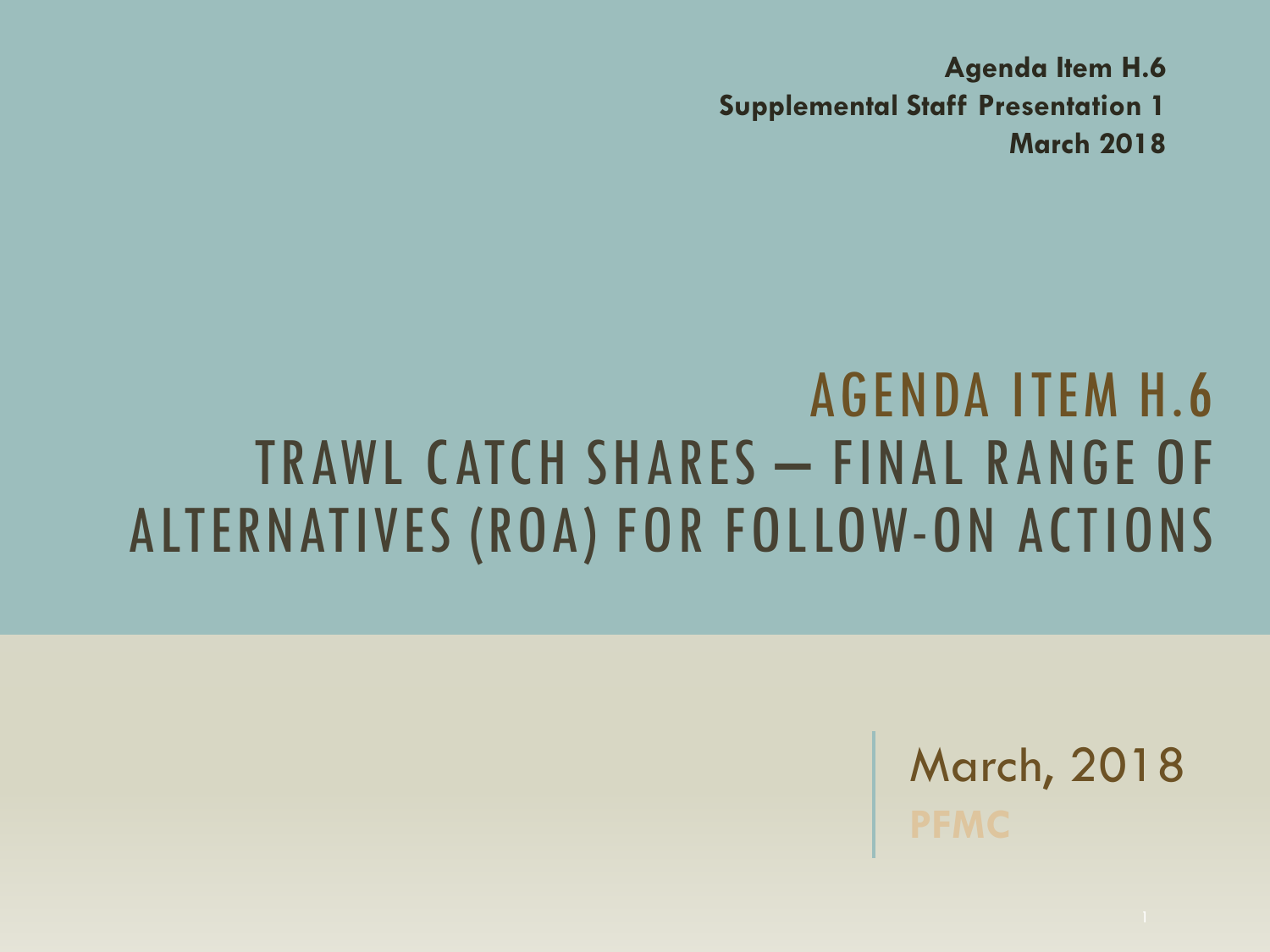### PROCESS

Nov 2018 – Decided which issues to move forward in which process.

March 2018 – Finalize Range of Alternatives

Sept 2018 – Preliminary Preferred Alternatives

Nov 2018 – Final Preferred Alternative

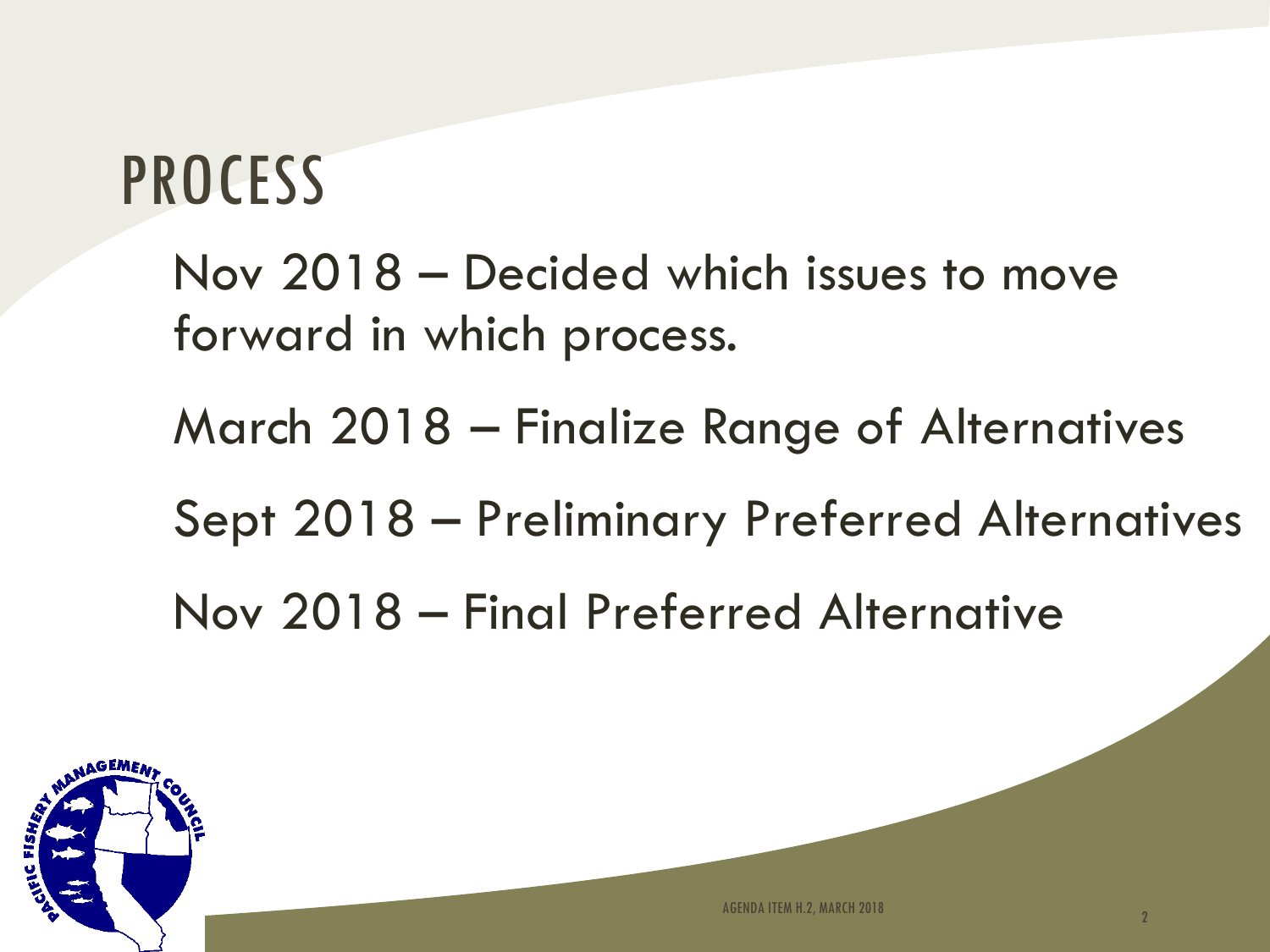#### TOPICS FOR THE FOLLOW-ON PACKAGE

At-sea Whiting Fishery Bycatch Needs – *review language implementing Nov 2017 direction* Annual Vessel QP Limits and Daily QP Limits – *adopt alternatives for analysis for annual vessel QP limits* Shoresbased IFQ Needs – post season trading,

- *Suboption B-2 needs to be completed*
- relief from annual QP limits,
- **E** eliminate September 1st deadline

Catcher Processor Accumulation Limits

New Data Collections Catcher Processor – *review/adopt purpose and need statement* QS Owners – *review/adopt purpose and need statement*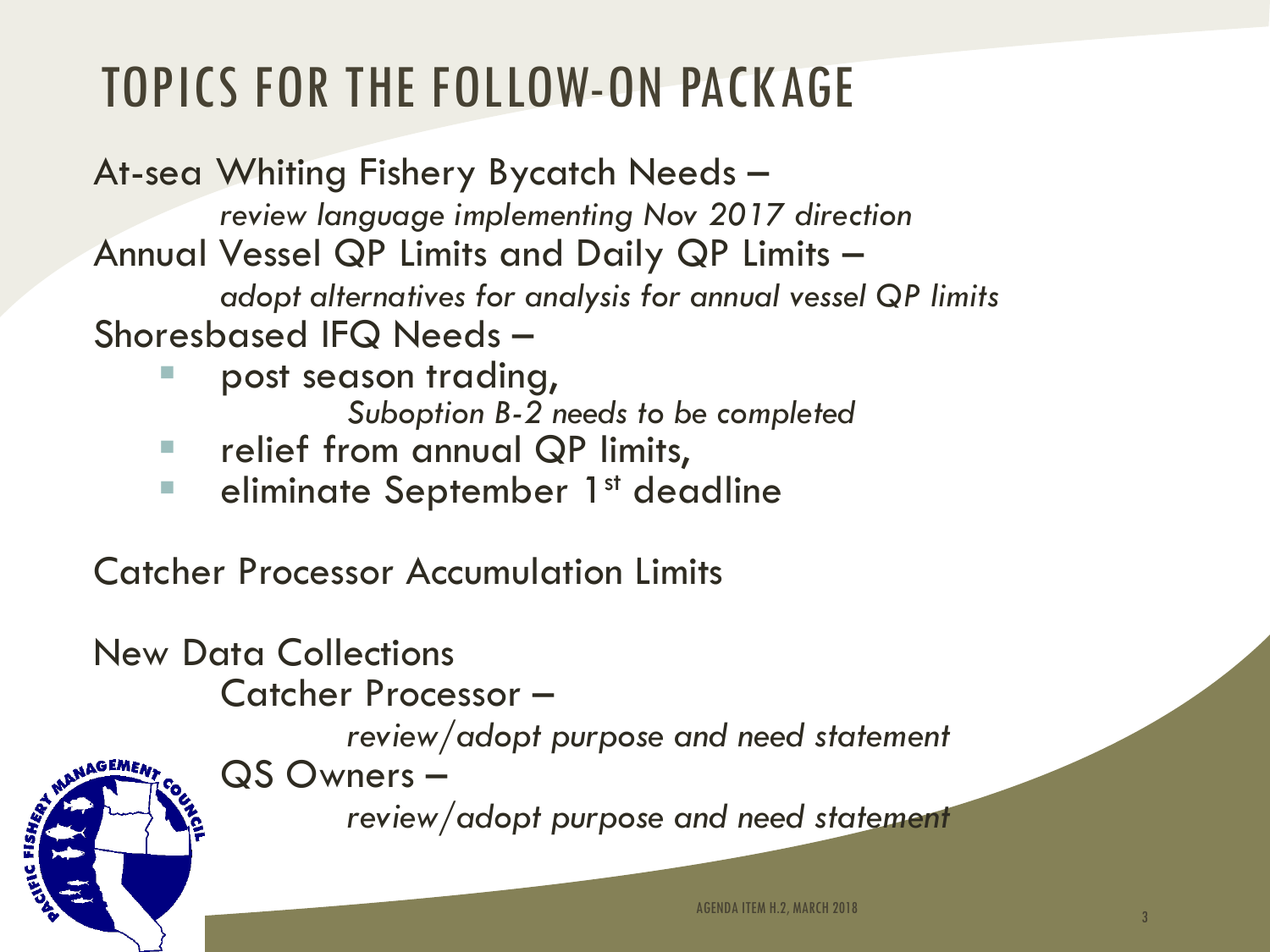# COUNCIL ACTION

1. Provide guidance on a range of alternatives to be used in analysis of follow-on actions, including guidance on the purpose and need statements, as necessary.

2. Provide guidance on other matters related to the trawl catch share program.

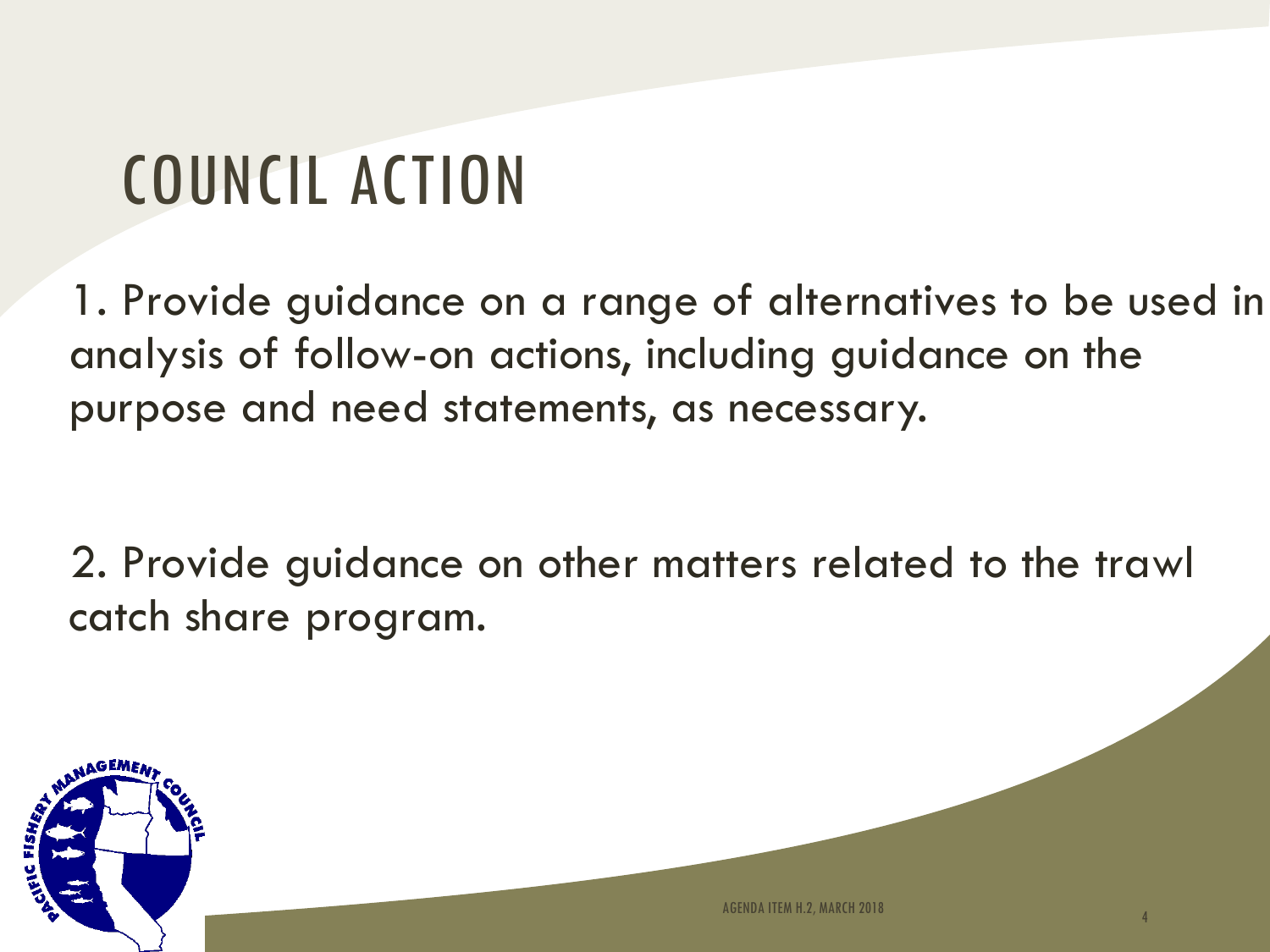# ANALYSIS/DATA

# ATTACHMENT 1 – A FEW TAKE-AWAYS

## ON ANNUAL VESSEL QP LIMITS



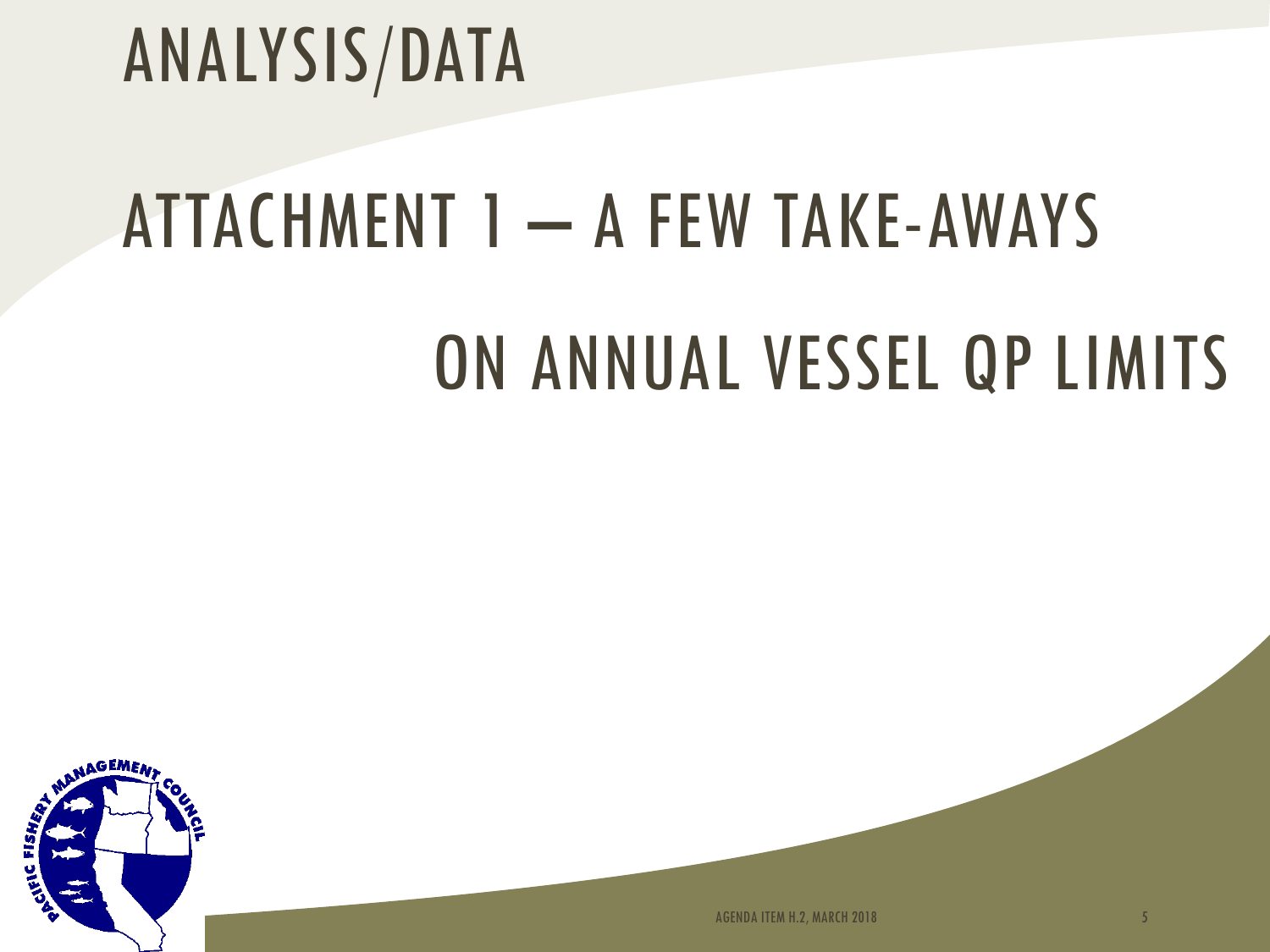### ANNUAL VESSEL QP LIMITS & UNDER-ATTAINMENT OF ALLOCATION

 Vessel Harvest Constrained (e.g. specialization)

**Not Enough Vessels** (mathematical)

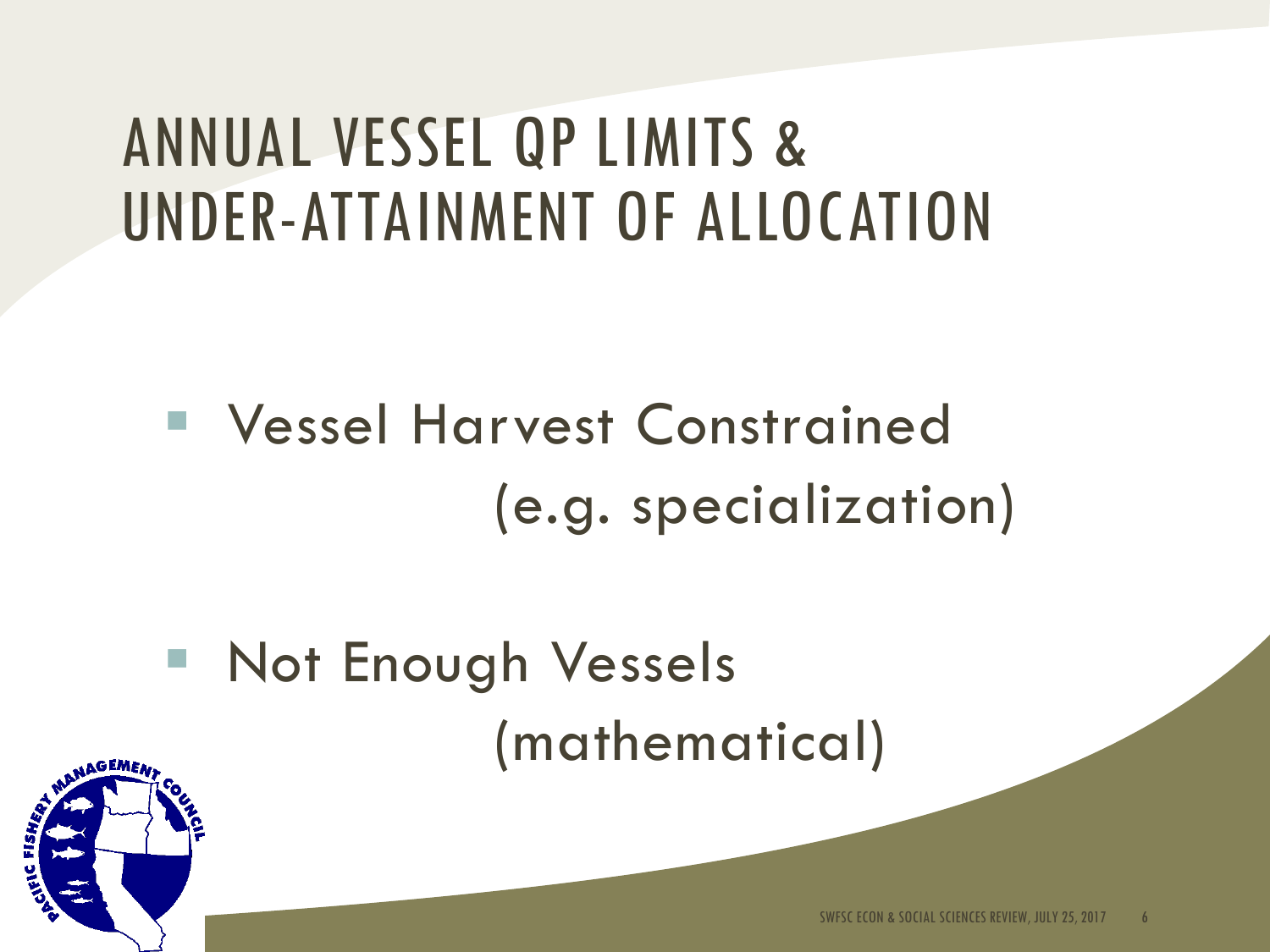#### TABLE 13 – NOT MANY VESSELS CLOSE TO 90%

|                |                                                | <b>Averages of Annual</b><br>2011-2017<br>(Percent of Annual QP<br>Limit) |         |       | <b>Average Number of</b><br><b>Vessels Achieving Indicated</b><br><b>Percent Attainment of QP</b><br><b>Limit</b> |                           |           |              |                                |
|----------------|------------------------------------------------|---------------------------------------------------------------------------|---------|-------|-------------------------------------------------------------------------------------------------------------------|---------------------------|-----------|--------------|--------------------------------|
|                |                                                |                                                                           |         |       |                                                                                                                   |                           |           |              | Avg of                         |
|                |                                                |                                                                           |         |       | Less<br>than                                                                                                      | $50\%$<br>10 <sub>o</sub> | 75%<br>to | More<br>than | <b>Total</b><br>Vessels<br>Per |
|                |                                                | Max                                                                       | Median  | Avg   | 50%                                                                                                               | 75%                       | 90%       | 90%          | Year                           |
|                | <b>Arrowtooth flounder</b>                     | 19.0%                                                                     | $0.4\%$ | 2.1%  | 92.1                                                                                                              |                           |           |              | 92.1                           |
|                | <b>Bocaccio rockfish</b><br>South of 40°10' N. | 53.1%                                                                     | 11.0%   | 16.2% | 11.4                                                                                                              | 0.6                       | 0.1       | 0.3          | 12.4                           |
|                | <b>Petrale sole</b>                            | 100.4%                                                                    | 22.1%   | 29.3% | 56.6                                                                                                              | 9.6                       | 4.1       | 3.3          | 73.6                           |
|                | <b>Sablefish North of</b><br>$36^\circ$ N.     | 98.3%                                                                     | 15.9%   | 22.9% | 81.7                                                                                                              | 8.7                       | 1.4       | 2.7          | 94.6                           |
| CITIC FISHERAL |                                                |                                                                           |         |       |                                                                                                                   |                           |           |              |                                |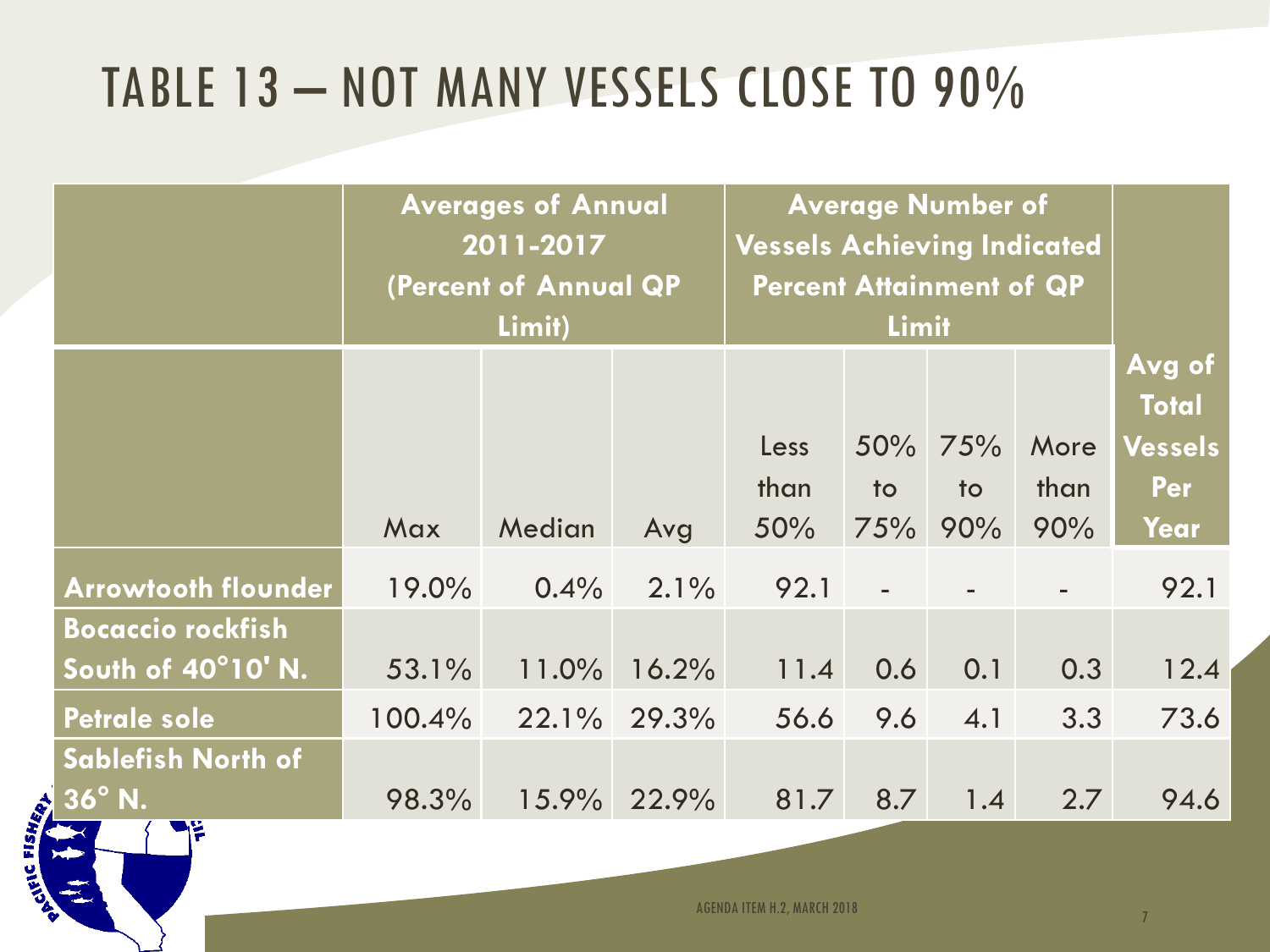#### TABLE 14 – NOT ENOUGH VESSELS IN SOME AREAS

|                                                |                 |                                                                                      | <b>Nonwhiting Trawl</b>                           | Only                                       | <b>Nonwhiting Trawl</b><br>and Fixed Gear                   |                                                   |  |
|------------------------------------------------|-----------------|--------------------------------------------------------------------------------------|---------------------------------------------------|--------------------------------------------|-------------------------------------------------------------|---------------------------------------------------|--|
|                                                | Vessel<br>Limit | Min Number<br>of vessels<br>required to<br>harvest the<br>IFQ sector's<br>allocation | Minimum<br>Number<br>Active in<br><b>One Year</b> | Maximum<br>Number<br>Active in<br>One Year | <b>Minimum</b><br>Number<br>Active in<br><b>One</b><br>Year | Maximum<br>Number<br>Active in<br><b>One Year</b> |  |
| <b>Arrowtooth flounder</b>                     | 20.0%           | $5\overline{)}$                                                                      | 55                                                | 65                                         | 63                                                          | 69                                                |  |
| <b>Bocaccio rockfish</b><br>South of 40°10' N. | 15.4%           | 7                                                                                    | 8                                                 | 13                                         | 8                                                           | 16                                                |  |

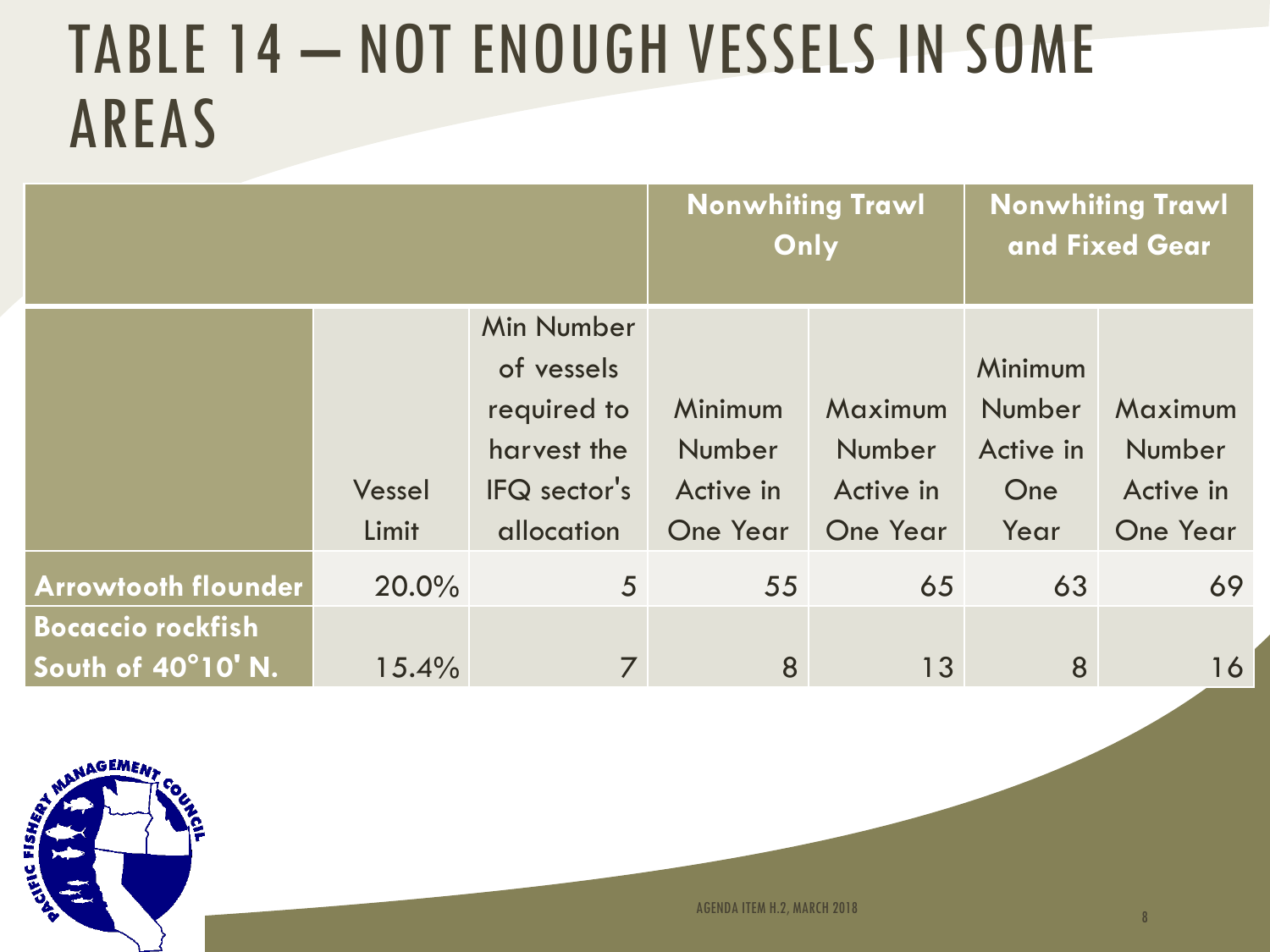## TABLE 15 – 30% INCREASE IN QP LIMITS

|                         |                |              |                   | <b>Numb</b>  |                  |         |             |              |                           | <b>Increase</b> |
|-------------------------|----------------|--------------|-------------------|--------------|------------------|---------|-------------|--------------|---------------------------|-----------------|
|                         |                |              |                   | of Ves       | <b>QP Limit</b>  |         |             | Incr in      | as a<br><b>Percent of</b> |                 |
|                         |                |              | $\frac{10}{6}$ of | <b>Accts</b> |                  |         | <b>Incr</b> | <b>Harve</b> |                           |                 |
|                         | <b>2017 QP</b> | 2017         | <b>Alloc</b>      | (rnded       |                  | 2017    | by          | <b>st</b>    |                           |                 |
|                         | <b>Alloc</b>   | <b>Catch</b> | Cght              | $\n  up\n$   | $\frac{0}{0}$    | QP      | 30%         | (lbs)        |                           | Alloc Ctch      |
| <b>Bocaccio</b>         |                |              |                   |              |                  |         |             |              |                           |                 |
| <b>rockfish</b>         | 666,673        | 202,154      | 30%               |              | $1 \quad 15.4\%$ | 102,668 | 20.0%       | 30,800       | 5%                        | 15%             |
| South of                |                |              |                   |              |                  |         |             |              |                           |                 |
| 40°10' N.               |                |              |                   |              |                  |         |             |              |                           |                 |
| <b>Canary</b>           | 2,235,704      | 559,313      | 25%               | $\mathbf{1}$ | 10.0%            | 223,570 |             | 13.0% 67,071 | 3%                        | 12%             |
| rockfish                |                |              |                   |              |                  |         |             |              |                           |                 |
| <b>Pacific</b>          | 2,273,789      | 94,842       | 4%                | $\mathbf{1}$ | 20%              |         |             |              |                           |                 |
| $\overline{\text{cod}}$ |                |              |                   |              |                  | 454,758 | 26.0%       | 136,427      |                           | $6\%$ 144%      |
| <b>SAMPLE</b>           | <b>A</b> S     |              |                   |              |                  |         |             |              |                           |                 |



AGENDA ITEM H.2, MARCH 2018 <sup>9</sup>